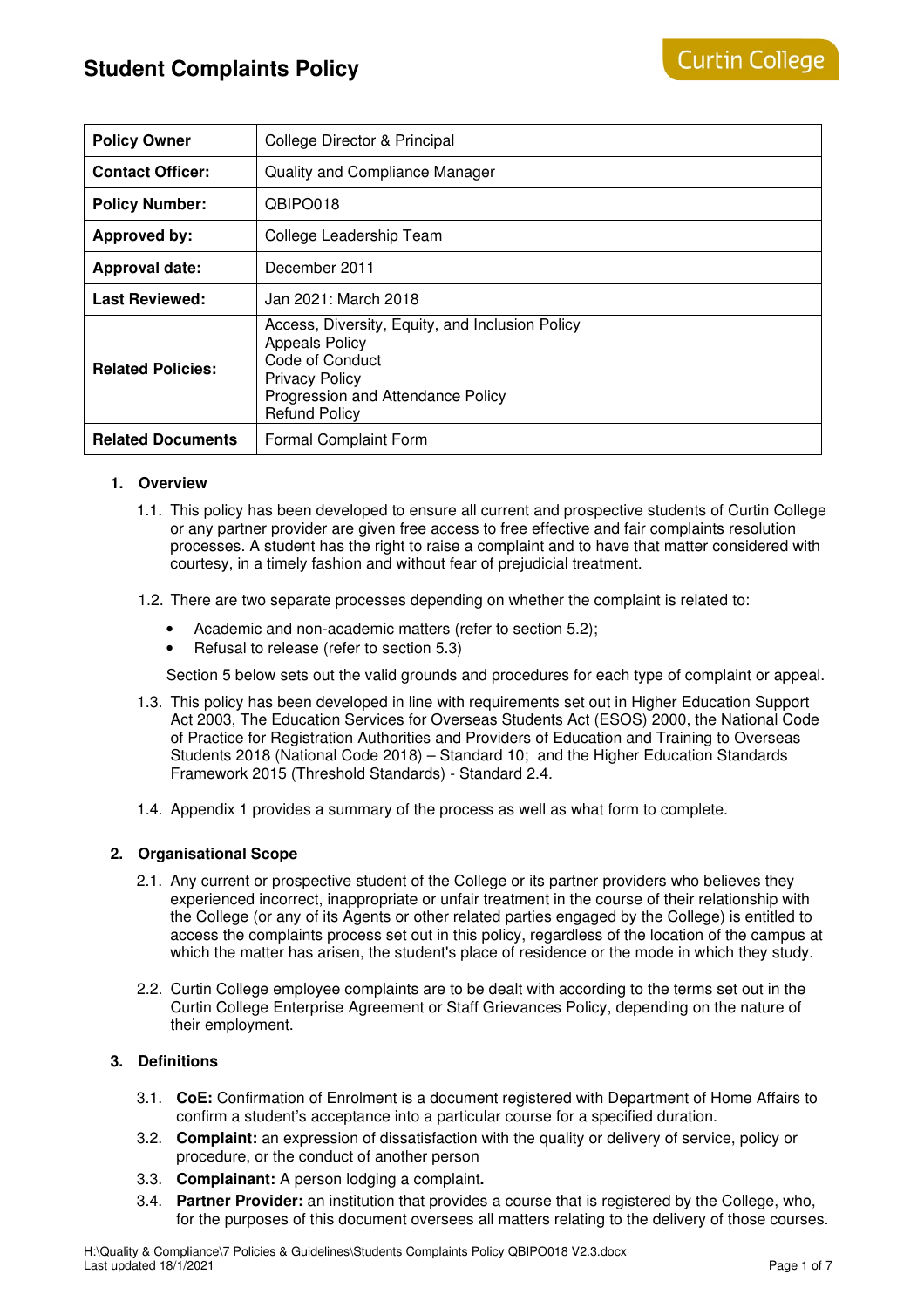# **Student Complaints Policy**

- 3.5. **Respondent:** A person responding to a complaint**.**
- 3.6. **Working Days:** Refers to College working days, which excludes when the College is closed**.**

### **4. Policy Principles**

The principles that underpin this policy are as follows:

- 4.1. The consideration of complaints will be dealt with according to principles of procedural fairness which respect the right of a complainant to be heard by an impartial party;
- 4.2. In all matters of dissatisfaction, students and staff should attempt to resolve the conflict informally in a cooperative manner. If this is not possible, or the outcome is unsatisfactory, the formal process may be commenced. It is best practice that issues are resolved as close to the source as possible.
- 4.3. Complainants and respondents will not be subject to discrimination or harassment resulting from their participation in the complaints process;
- 4.4. This complaints process does not restrict or preclude a student's right to further action under Australian Law;
- 4.5. Staff will make all attempts to respond to complaints within the time limits set out in this policy;
- 4.6. The Complaints process forms part of this policy and is available on the College's website; www.curtincollege.edu.au
- 4.7. Complainants and/or respondents have the right to be represented by a third person acting as a support person (such as family member, friend, counselor other professional support person, other than a qualified legal practitioner), if they so desire;
- 4.8. All communications arising from the complaints process, together with the proceedings of the Complaints Committee, will remain confidential, except to the extent necessary to give effect to this Policy.
- 4.9. The complainant has the opportunity to formally present his/her case at no cost to them, to the external agent listed under point 5.5 of this policy.
- 4.10. If an internal or any external complaint handling process results in a decision that supports the student, the College will implement the decision and advise the complainant of the outcome.
- 4.11. The Curtin College Student Counsellor is available to assist students with preparing a written complaint. The Student Counsellor cannot give advice regarding the likelihood of success.

| <b>Version:</b> | <b>Changes/Improvements</b>                                                                                                              |
|-----------------|------------------------------------------------------------------------------------------------------------------------------------------|
| V2.3 Jan '21    | Policy overview, scope, definitions and principles reviewed and updated.                                                                 |
| V1.7 (Mar '18)  | Separated policy principles from policy implementation.<br>Updated Definitions: Added 'Working Days' and Department of Home<br>Affairs'. |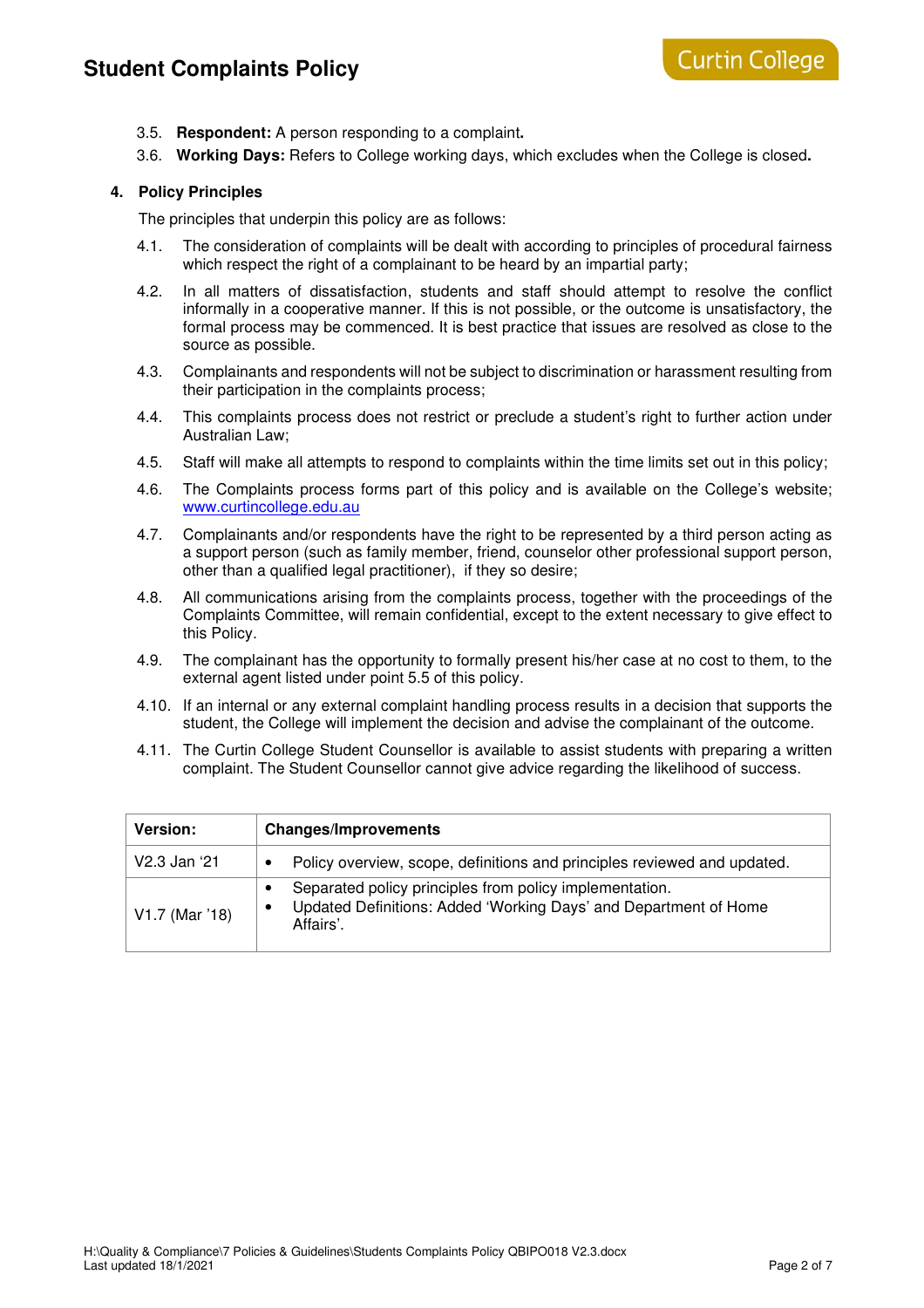# **5. Policy Implementation**

# 5.1. **Types of Complaints**

# **5.1.1. Academic**

The Academic Complaints process is for matters that relate to:

- Curriculum content and its delivery
- Class timetabling and exam timetabling matters
- Exam procedures
- Teaching staff

# **5.1.2. General (Non-Academic) Complaints relate to the following:**

- Agent misrepresentation of College and/or programs
- Customer services and administration
- Facilities
- Fees payments, refunds, and finance related matters
- Marketing related information
- Refusing admission to a course or cancellation of enrolment
- Transfer provider
- **Staff**
- Wellbeing (pastoral care)

# 5.2. **Complaint Process**

# **5.2.1. Informal Resolution**

Prior to lodging a formal complaint, a complainant may contact the relevant academic or administrative staff member to discuss the matter and seek an acceptable resolution.

If the complaint cannot be resolved through informal direct communication with the respondent(s), they should commence Stage One (of the complaints process which are explained below).

# **5.2.2. Stage One - Formal Complaints Process**

The complainant must lodge their complaint in writing by completing the 'Complaint' form located on the Curtin College website and email it to complaints@curtincollege.edu.au. within 10 working days of the complaint issue becoming known. The Quality and Compliance Manager or nominee will discuss with the complainant options to resolve the matter.

Within 10 working days of receipt of the complaint, the Quality and Compliance Manager or nominee will provide in writing the outcome of this step of negotiations to both complainant and respondent.

# **5.2.3. Stage Two - Complaints Committee**

Where the complainant is unsatisfied with the outcome of Stage One and believes that:

- there was insufficient opportunity to present their case to the decision-maker; or
- the decision was made contrary to the evidence provided; or
- the process was not carried out in accordance with the College's Complaints policy / procedures; or
- new information or evidence is available that has not been previously considered,

the complainant can lodge a written statement of their complaint to the Complaints Committee via complaints@curtincollege.edu.au This statement must be lodged within 10 working days of receiving the written notification of the outcome of Stage One negotiations.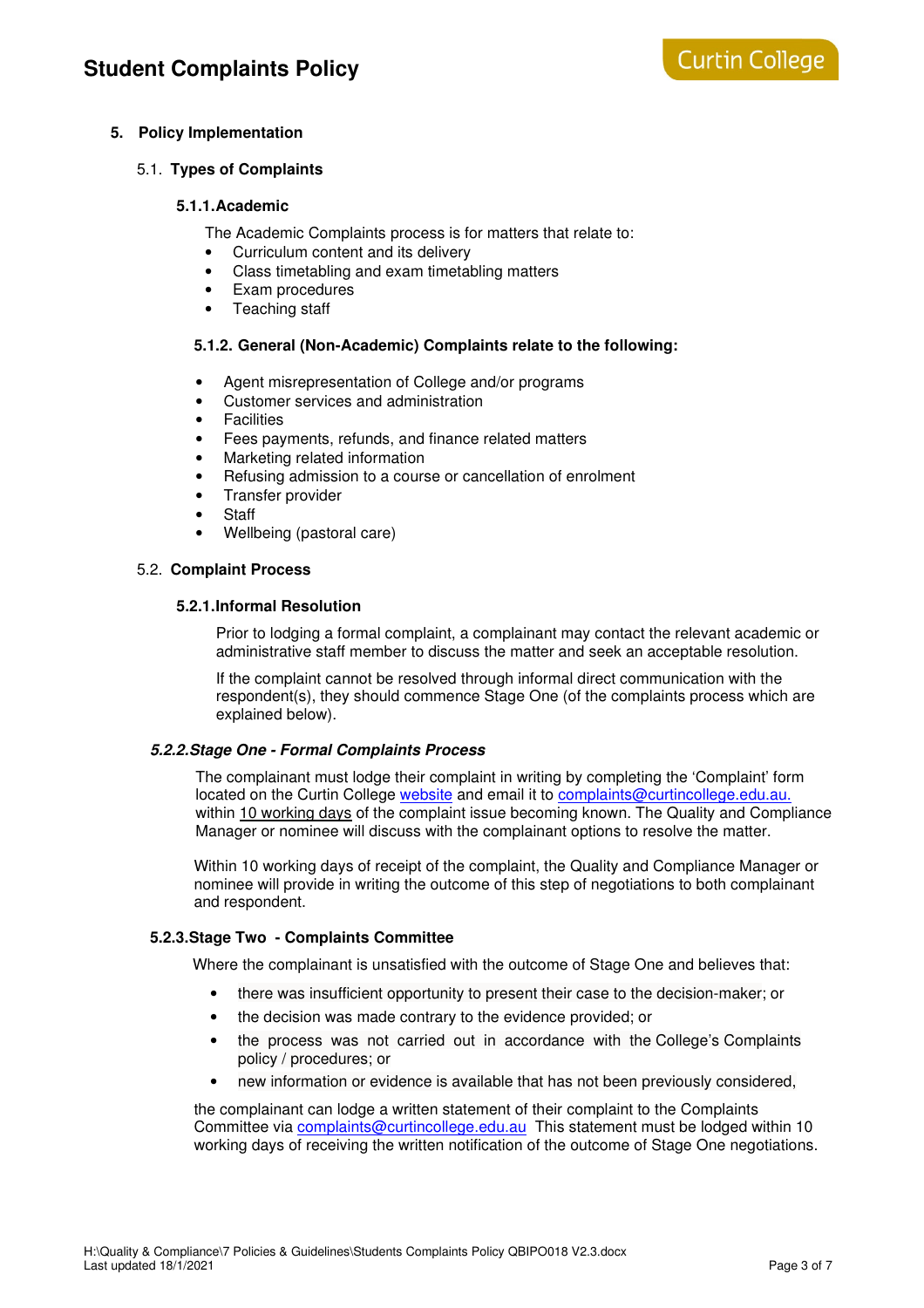To avoid any conflict of interest, where the Quality and Compliance Manager or nominee has been involved at Stage One, they must nominate another senior staff member to stand in their place on the Complaints Committee.

#### **5.2.4. Stage Three - External Agencies**

Where a student engages in the Curtin College Complaints process, it does not remove their right to pursue other legal remedies or take further action under Australia's consumer protection laws.

Where the complainant is unsatisfied with the outcome of the Stage Two, they may lodge an appeal with an External Appeal body in accordance with clause 5.5.

#### 5.3. **Complaint Against Refusal of Transfer**

#### **Stage One – Formal Complaint Process**

Where a student's request for transfer has not been supported, the student can lodge a complaint by completing the 'Complaint' form located on the Curtin College website and email it to complaints@curtincollege.edu.au. Students have 20 working days from the date the student was notified that their request was unsuccessful, to submit their complaint.

 The Quality and Compliance Manager or nominee will review the complaint and try to resolve the matter. Within 10 working days of receipt of the complaint, the Quality and Compliance Manager or nominee will provide in writing the outcome of this step of negotiations to both complainant and respondent.

#### **Stage Two - Complaints Committee**

Where the complainant is unsatisfied with the outcome of Stage One and believes that:

- they did not have sufficient opportunity to present their case to the decision-maker; or
- the decision was made contrary to the evidence provided;

the complainant can lodge a written statement of their complaint to the Complaints Committee via complaints@curtincollege.edu.au This statement must be lodged within 10 working days of receiving the written notification of the outcome of Stage One negotiations and address any points noted and provision of further evidence to support their case .

 To avoid any conflict of interest, where the Quality and Compliance Manager or nominee has been involved at Stage One, they must nominate another senior staff member to stand in their place on the Complaints Committee.

#### **Stage Three - External Agencies**

Where the complainant is unsatisfied with the outcome of the Stage Two, they may lodge an appeal with an External Appeal body in accordance with clause 5.4.

**Note**: Curtin College will not finalise the student's refusal status in PRISMS until the complaint finds in favour of the College, or the overseas student has chosen not to access the complaints processes within the 20-working day period, or the overseas student withdraws from the process.

#### 5.4. **The Complaints Committee**

The Complaints Committee shall be comprised of at least three members of the following:

- Academic Director (or nominee)
- Admissions Manager (or nominee)
- College Director and Principal (or nominee)
- Commercial Finance Manager (or nominee)
- Curtin International Regulatory Compliance Co-ordinator (or nominee) Curtin University
- Director Marketing & Recruitment (or nominee)
- Quality and Compliance Manager (or nominee)
- Student Counsellor (or nominee)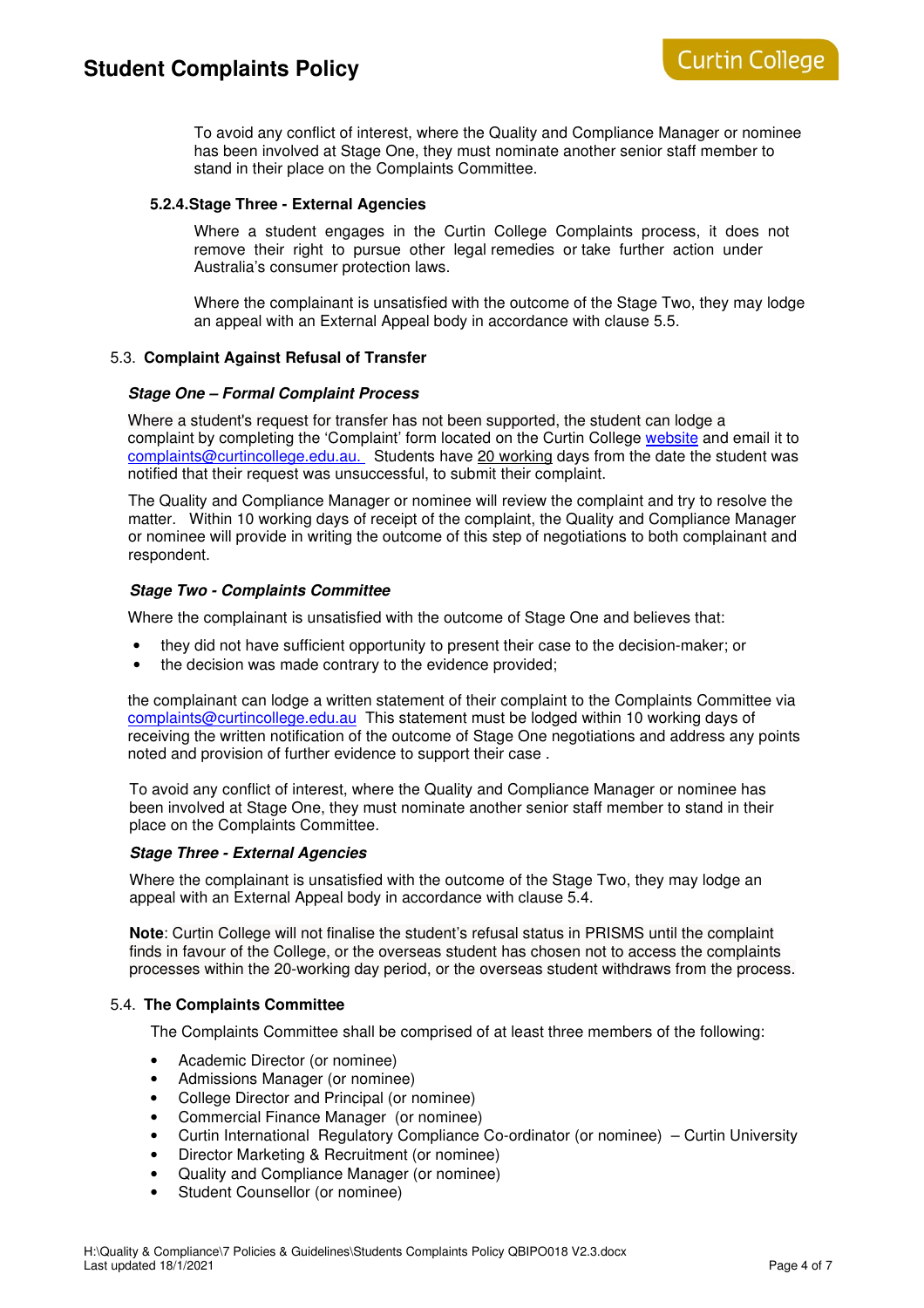# **Student Complaints Policy**

The committee will review the complaint within 10 working days of receipt of the written complaint and will inform the complainant of the outcome of this decision in writing. The Committee may ask either the complainant or respondent (or both) to present their case in person to the Committee.

Complaints to the Complaints Committee can be submitted in the following ways:

Via email: complaints@curtincollege.edu.au

In writing: Curtin College Complaints Committee GPO Box U 1987 Perth WA 6845

#### 5.5. **External Complaints**

Where the complainant is not satisfied with the outcome of the Complaints Committee hearing, and believes that:

- there was insufficient opportunity to present their case to the decision-maker; or
- the process was not carried out in accordance with College's Complaints policy or procedures; or
- the decision was made contrary to the evidence provided; or
- new information or evidence is available that has not been previously considered,

they may refer the matter to an independent reviewer. The complainant has 10 working days from the date of the decision from the Complaints Committee to lodge an external appeal. The complainant must notify the College of the lodgment of an external review.

The independent reviewer will review the processes (not the decision) undertaken in the case, seeking input from all parties before making recommendations to the College.

#### **5.5.1. International Students**

International Students may lodge an external complaint through the **Overseas Students Ombudsman**. The Overseas Students Ombudsman offers a free and independent service for overseas students who have a complaint about their private education or training provider. See the Overseas Students Ombudsman website www.oso.gov.au or phone 1300 362 072 for more information.

Student can also make an online enquiry by completing the **ESOS Enquiry Form** available on the website.

- The Overseas Students Ombudsman, if accessed, will determine whether Curtin College has acted reasonably, fairly, and in accordance with its policy/s and the law.
- If the Overseas Students Ombudsman makes any recommendation in relation to a complaint, Curtin College will ensure that the recommendations are implemented immediately and advise the student of the outcome.

#### **5.5.2. Domestic Students**

Domestic students can lodge an external appeal through:

Department of Commerce – Consumer Protection Phone: 1300 304 054 or complete the online complaint form: http://forms.commerce.wa.gov.au/consumer-protection/complaint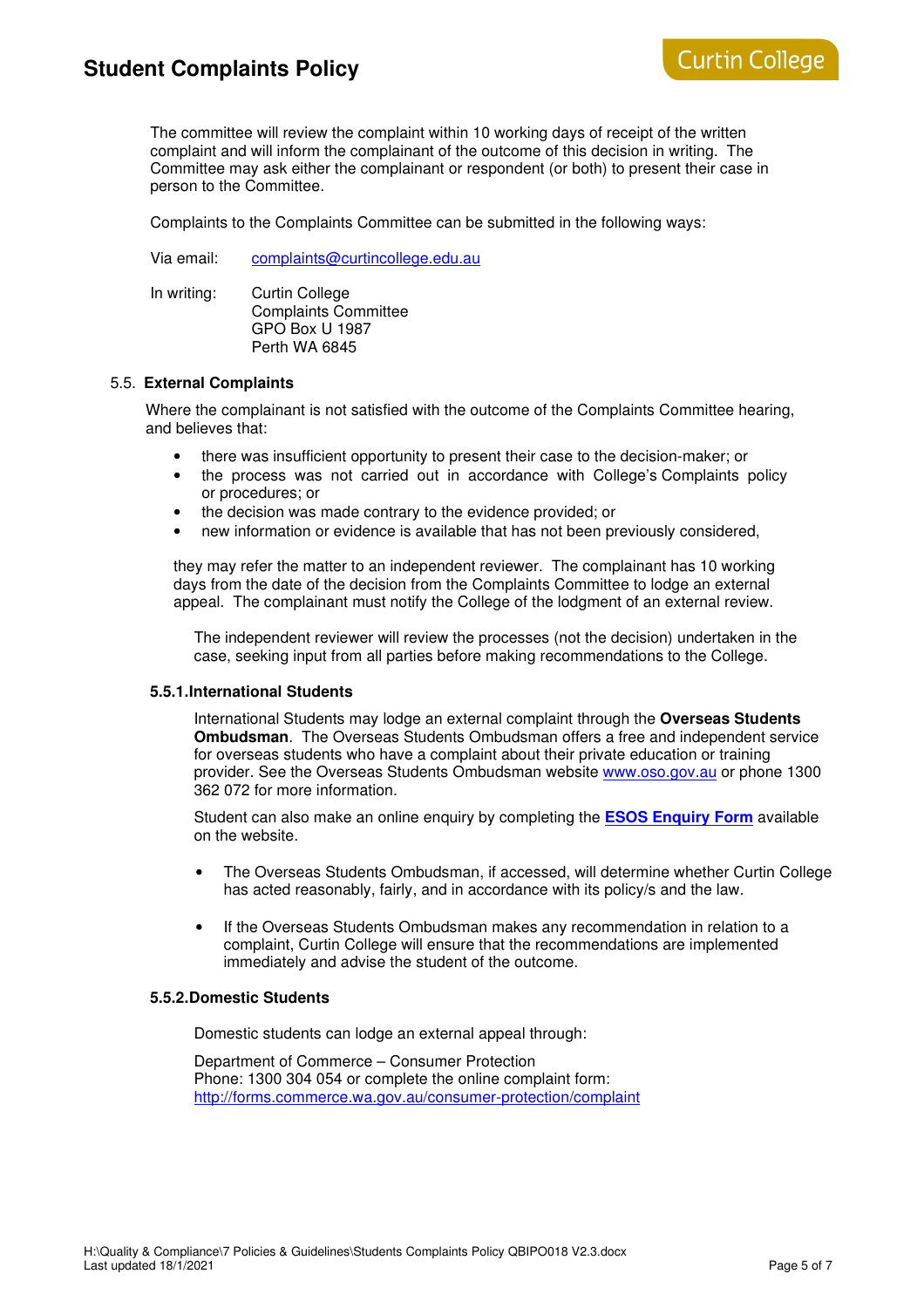#### 6. **Administrative procedures**

This policy and related documentation is accessible through the Curtin College website at: http://www.curtincollege.wa.edu.au

- 6.1. Records of all complaints will be kept for a period of five (5) years. These records will be under the responsibility the Quality and Compliance Manager or nominee.
- 6.2. Curtin College will take all necessary steps to ensure that information regarding the complaint shall be disclosed only to those persons who have a right to the information by virtue of their role in the complaints process.
- 6.3. The Quality and Compliance Manager will undertake a review of the Complaints Register twice a year to identify trends in complaints received.
- 6.4. Recommendations for process improvement or policy change arising out of any stage of the complaints process will be forwarded to the College Leadership Team for recording and consideration.
- 6.5. Recommendations arising from any external review of the Complaints Policy or procedures should be implemented within 90 days of notification.
- 6.6. Policy Dissemination and Staff Training

6.6.1. This policy and related procedures will be communicated to:

- Academic staff through staff induction pack, Teaching hub and via the College's website (http://www.curtincollege.edu.au);
- Students verbally during Orientation Day, in writing in the Student Handbook and published on the College's website (http://www.curtincollege.edu.au)
- To support and office staff via email and through the College's website (http://www.curtincollege.edu.au)
- New support and office staff will receive policy information during the induction process.
- 6.6.2. The Academic Director or equivalent is responsible for the training of academic staff in the application of the policy and for verbally advising and explaining the policy to students.
- 6.6.3. The College Director and Principal or equivalent is responsible for the training of support staff in its application and for publishing the policy on the website.

| <b>Version:</b> | <b>Changes/Improvements</b>                                                                                                                                                                                                                                                                         |
|-----------------|-----------------------------------------------------------------------------------------------------------------------------------------------------------------------------------------------------------------------------------------------------------------------------------------------------|
| V2.3 (Jan '21)  | Policy implementation reviewed and updated. Specific updates include:<br>5.1.2 updated to provide clarity re Fees<br>Director Quality and Student Services removed and updated with Quality<br>and Compliance Manager<br>5.2.4 Updated<br>Change to terminology from 'local' to 'domestic' students |